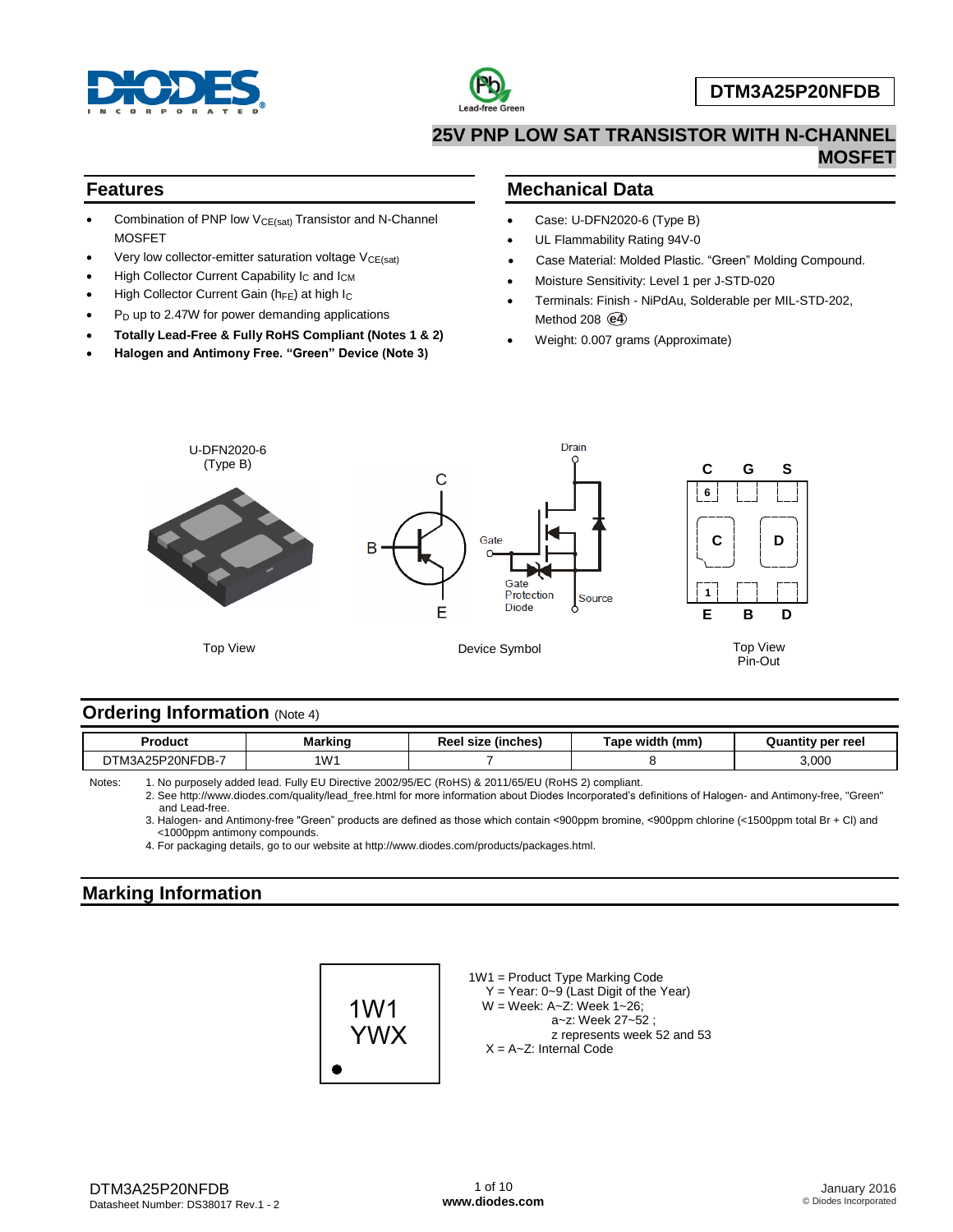

# **BJT Absolute Maximum Ratings** (@T<sub>A = +25°C, unless otherwise specified.)</sub>

| <b>Characteristic</b>               | Symbol                 | Value  | Unit |
|-------------------------------------|------------------------|--------|------|
| Collector-Base Voltage              | V <sub>CBO</sub>       | $-35$  |      |
| Collector-Emitter Voltage           | <b>V<sub>CEO</sub></b> | $-25$  |      |
| <b>Emitter-Base Voltage</b>         | <b>VEBO</b>            |        |      |
| <b>Continuous Collector Current</b> |                        |        |      |
| Peak Pulse Current                  | <b>ICM</b>             |        |      |
| <b>Base Current</b>                 |                        | $-500$ | mA   |

## **MOSFET Absolute Maximum Ratings** (@TA = +25°C, unless otherwise specified.)

| <b>Characteristic</b>                                                                              | Symbol                 | Value        | <b>Units</b> |
|----------------------------------------------------------------------------------------------------|------------------------|--------------|--------------|
| Drain-Source Voltage                                                                               | <b>V<sub>DSS</sub></b> | 20           |              |
| Gate-Source Voltage                                                                                | VGSS                   | ±б           |              |
| Continuous Drain Current (Note 5) VGS = 10 V<br>@T <sub>A</sub> = +25°C<br>@T <sub>A</sub> = +85°C | םי                     | 0.63<br>0.45 |              |
| Pulsed Drain Current                                                                               | <b>IDM</b>             |              |              |

## **Thermal Characteristics** (@T<sup>A</sup> = +25°C, unless otherwise specified.)

| <b>Characteristic</b>                   |               | Symbol                                                   | Value           | Unit |  |
|-----------------------------------------|---------------|----------------------------------------------------------|-----------------|------|--|
|                                         | (Notes 5 & 7) |                                                          | 405             |      |  |
|                                         | (Notes 5 & 8) |                                                          | 510             | mW   |  |
| Power Dissipation                       | (Notes 6 & 7) | $P_D$                                                    | 1,650           |      |  |
|                                         | (Notes 6 & 8) |                                                          | 2.470           |      |  |
|                                         | (Notes 5 & 7) |                                                          | 308             |      |  |
| Thermal Resistance, Junction to Ambient | (Notes 5 & 8) |                                                          | 245             | °C/W |  |
|                                         | (Notes 6 & 7) | $R_{\theta JA}$                                          | 76              |      |  |
|                                         | (Notes 6 & 8) |                                                          | 51              |      |  |
| Thermal Resistance, Junction to Lead    | (Note 9)      | $R_{\theta JL}$                                          | 18              | °C/W |  |
| Operating and Storage Temperature Range |               | ${\mathsf T}_{\mathsf J}$ . ${\mathsf T}_{\texttt{STG}}$ | $-55$ to $+150$ | °C   |  |

### **ESD Ratings** (Note 10)

| <b>Characteristic</b>                                         | Svmbol            | Value | Unit | <b>JEDEC Class</b> |
|---------------------------------------------------------------|-------------------|-------|------|--------------------|
| Electrostatic Discharge -<br><b>Body Model</b><br>Human       | <b>HBM</b><br>ESD | 3.000 |      | ЗΑ                 |
| -<br>$\sim$<br>Machine Model<br>l Electrostatic Discharge – ' | ESD MM            | 200   |      |                    |

Notes: 5. For a device mounted with the exposed collector pads on minimum recommended pad layout that is on a single-sided 1.6mm FR4 PCB; device is measured under still air conditions whilst operating in a steady-state.<br>6. Same as note (5), except the device is mounted with the collector pad on 28mm x 28mm (8cm<sup>2</sup>) 2oz copper.

7. For a dual device with one active die.

8. For dual device with 2 active die running at equal power.

9. Thermal resistance from junction to solder-point (on the exposed collector pads).

10. Refer to JEDEC specification JESD22-A114 and JESD22-A115.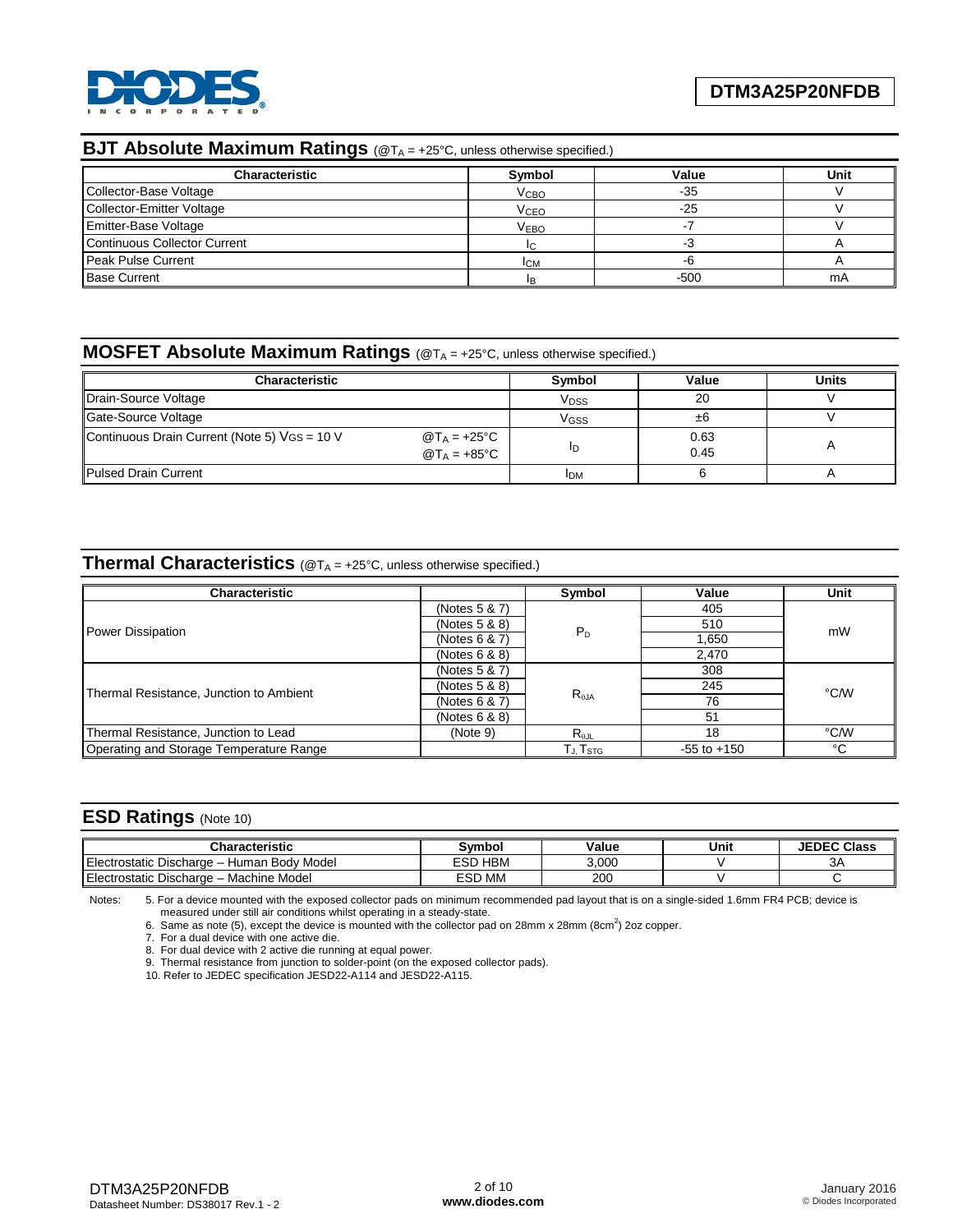

## **Thermal Characteristics and Derating information**

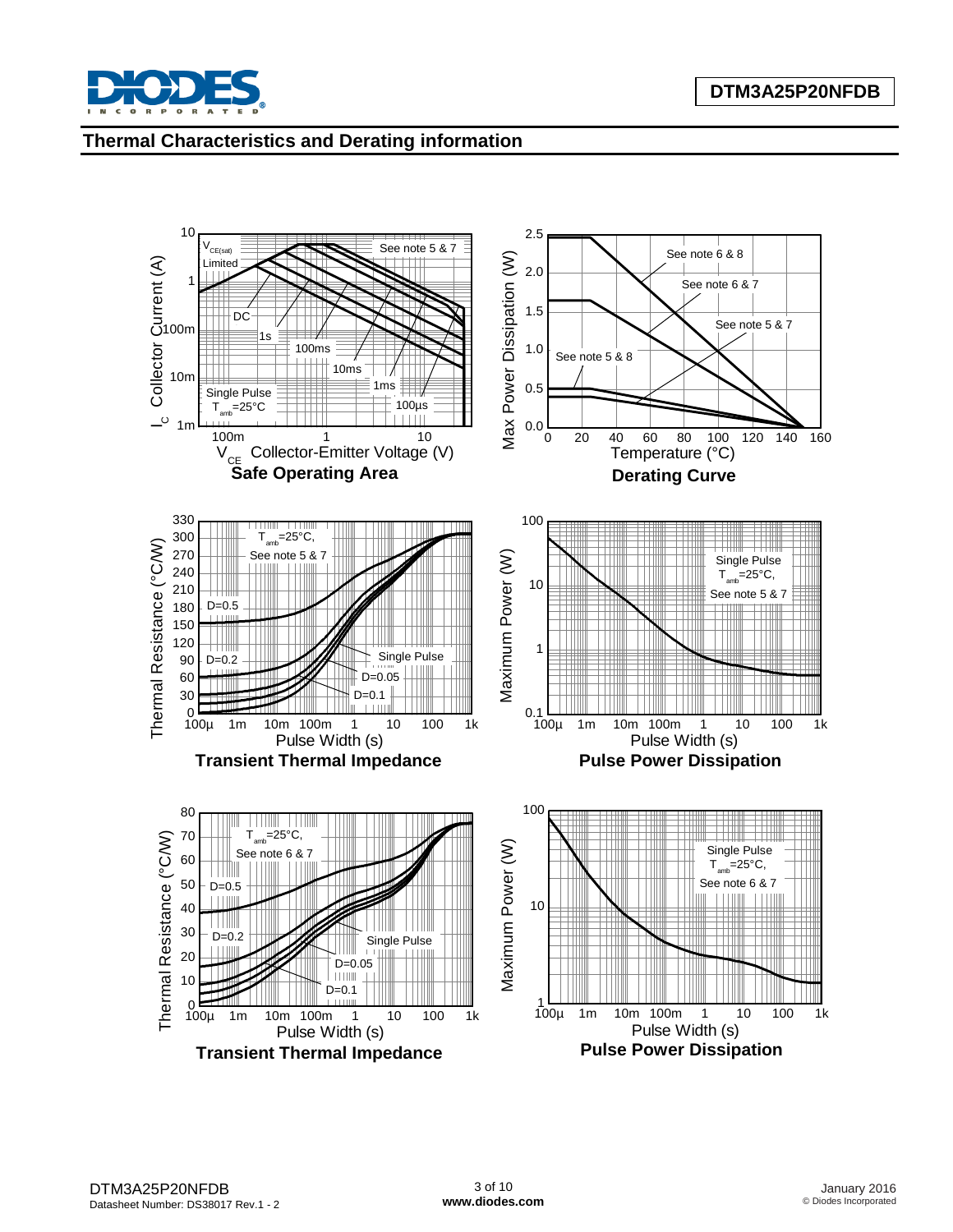

# **Typical Electrical Characteristics - BJT PNP** (@TA = +25°C, unless otherwise specified.)

| <b>Characteristic</b>                           | Symbol                  | Min            | Typ    | Max    | Unit | <b>Test Condition</b>                   |
|-------------------------------------------------|-------------------------|----------------|--------|--------|------|-----------------------------------------|
| Collector-Base Breakdown Voltage                | <b>BV<sub>CBO</sub></b> | -35            | $-60$  |        | V    | $I_C = -100 \mu A$                      |
| Collector-Emitter Breakdown Voltage (Note 11)   | <b>BV<sub>CEO</sub></b> | -25            | -40    |        |      | $I_C = -10mA$                           |
| Emitter-Base Breakdown Voltage                  | <b>BVEBO</b>            | $-7$           | $-8.4$ | $\sim$ | V    | $I_E = -100 \mu A$                      |
| Collector Cutoff Current                        |                         |                | $<$ 1  | -50    | nA   | $V_{CB} = -28V$                         |
|                                                 | I <sub>CBO</sub>        |                |        | $-0.5$ | μA   | $V_{CB} = -28V$ , $T_A = +100^{\circ}C$ |
| <b>Emitter Cutoff Current</b>                   | <b>IEBO</b>             | $\blacksquare$ | $<$ 1  | -50    | nA   | $V_{EB} = -5.6V$                        |
| Collector Emitter Cutoff Current                | <b>ICES</b>             | $\blacksquare$ | ۰      | $-100$ | nA   | $VCF = -32V$                            |
|                                                 |                         | 200            | 320    | 500    |      | $IC$ = -100mA, $VCF$ = -2V              |
| Static Forward Current Transfer Ratio (Note 11) |                         | 130            | 230    |        |      | $I_C = -1A, V_{CE} = -2V$               |
|                                                 | $h_{FE}$                | 100            | 180    |        |      | $I_C = -2A$ , $V_{CE} = -2V$            |
|                                                 |                         | 25             | 50     |        |      | $I_C = -6A$ , $V_{CF} = -2V$            |
| Collector-Emitter Saturation Voltage (Note 11)  |                         |                | $-85$  | $-150$ | mV   | $IC = -1A$ , $IB = -100mA$              |
|                                                 | VCE(sat)                |                | $-229$ | $-350$ |      | $I_C = -3A$ , $I_B = -300mA$            |
| Base-Emitter Turn-On Voltage (Note 11)          | $V_{BE(on)}$            | ۰              | $-786$ | $-850$ | mV   | $IC = -1A$ , $VCE = -5V$                |
| Base-Emitter Saturation Voltage (Note 11)       | V <sub>BE(sat)</sub>    | $\blacksquare$ | $-895$ | -1.000 | mV   | $Ic = -1A$ . I $B = -100$ mA            |

Note: 11. Measured under pulsed conditions. Pulse width ≤ 300 µs. Duty cycle ≤ 2%.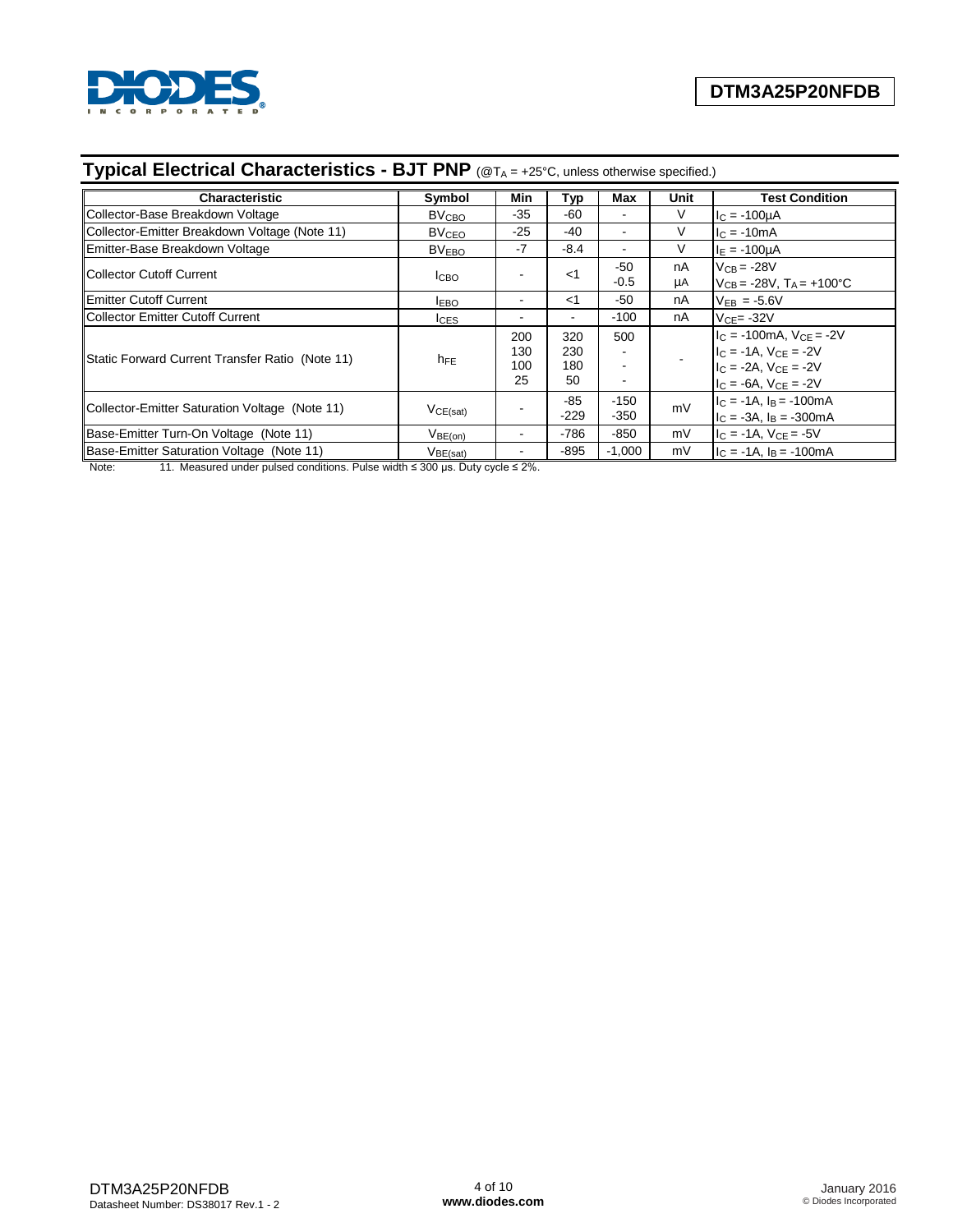



# **Typical Electrical Characteristics - BJT PNP** (@T<sup>A</sup> = +25°C, unless otherwise specified.)

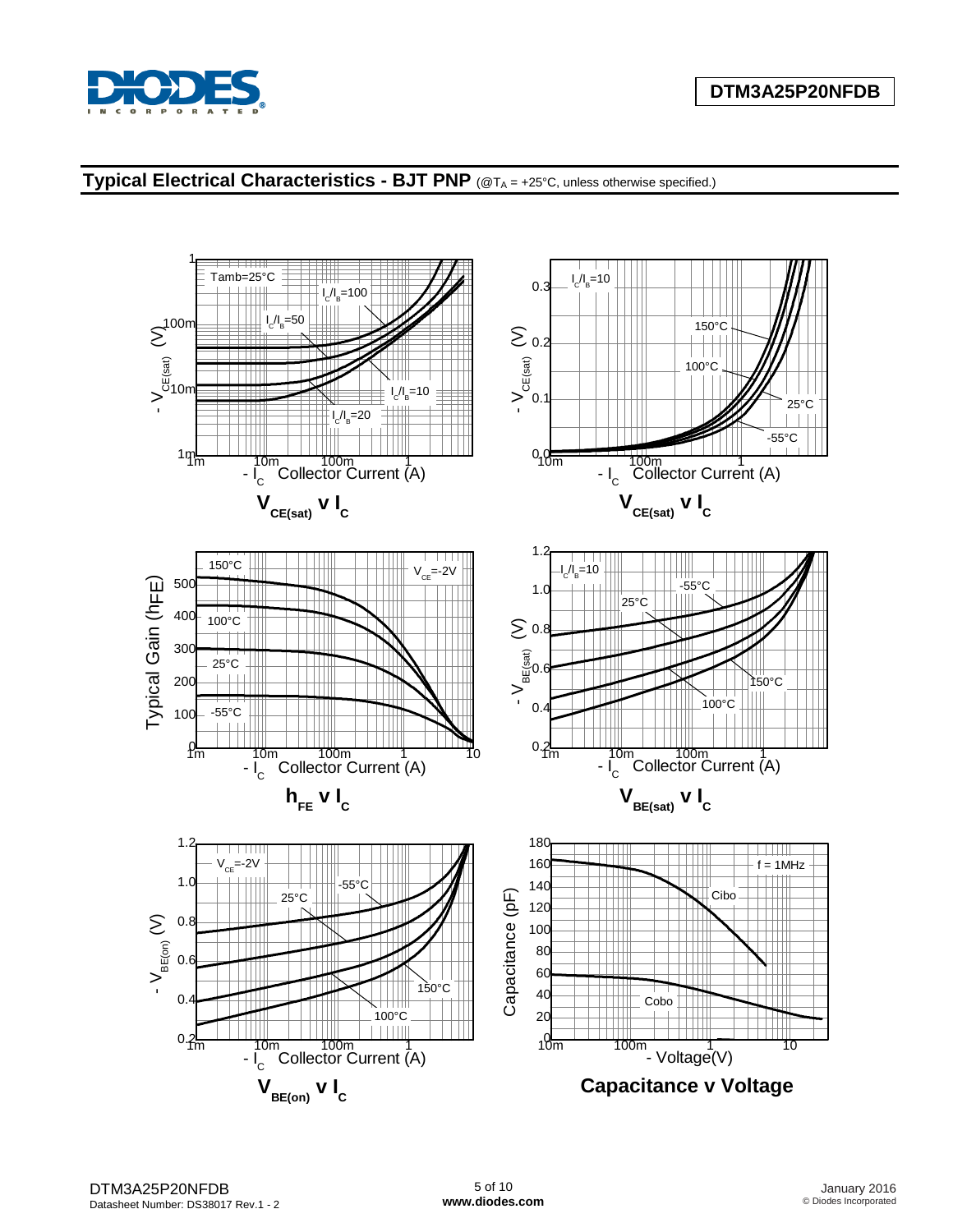

| Typical Electrical Characteristics - MOS N-Channel (@TA = +25°C, unless otherwise specified.) |                         |                          |                          |                   |        |                                                    |
|-----------------------------------------------------------------------------------------------|-------------------------|--------------------------|--------------------------|-------------------|--------|----------------------------------------------------|
| Characteristic                                                                                | Symbol                  | Min                      | Typ                      | Max               | Unit   | <b>Test Condition</b>                              |
| <b>OFF CHARACTERISTICS (Note 12)</b>                                                          |                         |                          |                          |                   |        |                                                    |
| Drain-Source Breakdown Voltage                                                                | <b>BV<sub>DSS</sub></b> | 20                       | $\hspace{0.05cm}$        |                   | $\vee$ | $V_{GS} = 0V$ , $I_D = 250 \mu A$                  |
| Zero Gate Voltage Drain Current $T_J = +25^{\circ}C$                                          | <b>I</b> pss            |                          | $\overline{\phantom{0}}$ | 100               | nA     | $V_{DS} = 20V$ , $V_{GS} = 0V$                     |
| Gate-Source Leakage                                                                           | l <sub>GSS</sub>        |                          |                          | ±1.0              | μA     | $V_{GS} = \pm 4.5V$ , $V_{DS} = 0V$                |
| <b>ON CHARACTERISTICS (Note 12)</b>                                                           |                         |                          |                          |                   |        |                                                    |
| Gate Threshold Voltage                                                                        | $V_{GS(th)}$            | 0.5                      | $\overline{\phantom{0}}$ | 1.0               | $\vee$ | $V_{DS} = V_{GS}$ , $I_D = 250 \mu A$              |
|                                                                                               |                         |                          | 0.3                      | 0.4               |        | $V_{GS} = 4.5V$ , $I_D = 600mA$                    |
| Static Drain-Source On-Resistance                                                             | $R_{DS(ON)}$            |                          | 0.4                      | 0.5               | Ω      | $V_{GS} = 2.5V$ , $I_D = 500mA$                    |
|                                                                                               |                         |                          | 0.5                      | 0.7               |        | $V_{GS} = 1.8V$ , $I_D = 350mA$                    |
| Forward Transfer Admittance                                                                   | Y <sub>FS</sub>         |                          | 1.4                      |                   | S      | $V_{DS} = 10V$ , $I_D = 400mA$                     |
| Diode Forward Voltage                                                                         | V <sub>SD</sub>         | $\overline{\phantom{0}}$ | 0.7                      | 1.2               | $\vee$ | $V_{GS} = 0V$ , $I_D = 150mA$                      |
| <b>DYNAMIC CHARACTERISTICS (Note 13)</b>                                                      |                         |                          |                          |                   |        |                                                    |
| Input Capacitance                                                                             | $C_{iss}$               | $\overline{\phantom{m}}$ | 60.67                    |                   | pF     |                                                    |
| <b>Output Capacitance</b>                                                                     | $\mathrm{C_{oss}}$      |                          | 9.68                     |                   | pF     | $V_{DS} = 16V$ , $V_{GS} = 0V$<br>$= 1.0$ MHz      |
| Reverse Transfer Capacitance                                                                  | C <sub>rss</sub>        |                          | 5.37                     |                   | pF     |                                                    |
| Total Gate Charge                                                                             | $Q_{\rm G}$             | $\overline{\phantom{m}}$ | 736.6                    | $\hspace{0.05cm}$ | рC     |                                                    |
| Gate-to-Source Charge                                                                         | $Q_{GS}$                |                          | 93.6                     |                   | pC     | $V_{GS} = 4.5V$ , $V_{DS} = 10V$ ,<br>$ln = 250mA$ |
| Gate-to-Drain Charge                                                                          | QGD                     |                          | 116.6                    |                   | pC     |                                                    |
| <b>SWITCHING CHARACTERISTICS</b>                                                              |                         |                          |                          |                   |        |                                                    |
| Turn-On Delay Time                                                                            | $t_{d(on)}$             | $\overline{\phantom{0}}$ | 5.1                      |                   |        | $V_{DD} = 10V$ , $V_{GS} = 4.5V$ ,                 |
| <b>Rise Time</b>                                                                              | tr                      |                          | 7.4                      |                   |        | $R_L = 47\Omega$ , $R_G = 10\Omega$ ,              |
| Turn-Off Delay Time                                                                           | $t_{d(off)}$            | $\qquad \qquad$          | 26.7                     |                   | ns     | $ln = 200mA$                                       |
| <b>Fall Time</b>                                                                              | tŧ                      |                          | 12.3                     |                   |        |                                                    |

Notes: 12. Short duration pulse test used to minimize self-heating effect.

13. Guaranteed by design. Not subject to production testing.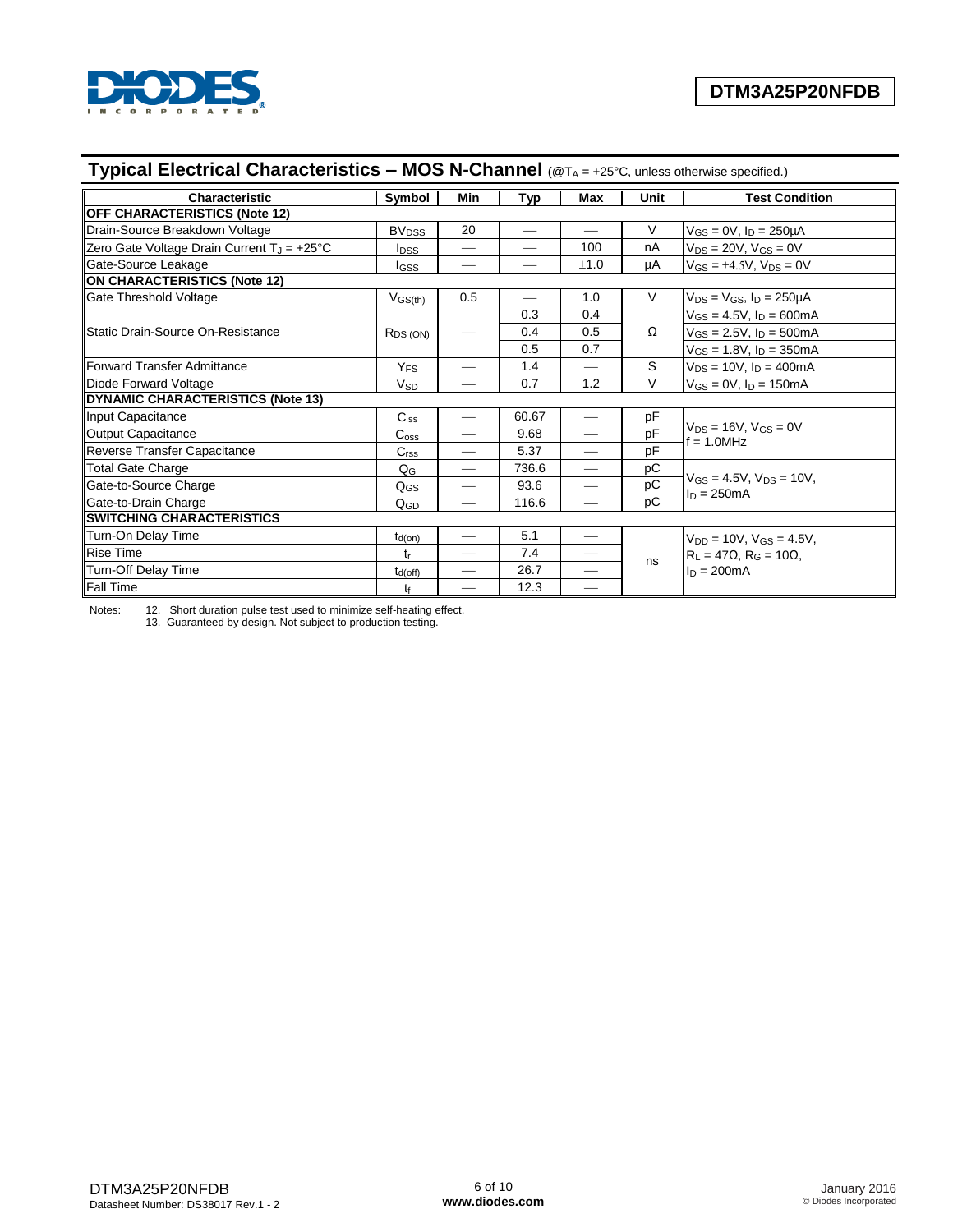

## **DTM3A25P20NFDB**

# **Typical Electrical Characteristics – MOS N-Channel** (@T<sup>A</sup> = +25°C, unless otherwise specified.)





Fig. 6 On-Resistance Variation with Temperature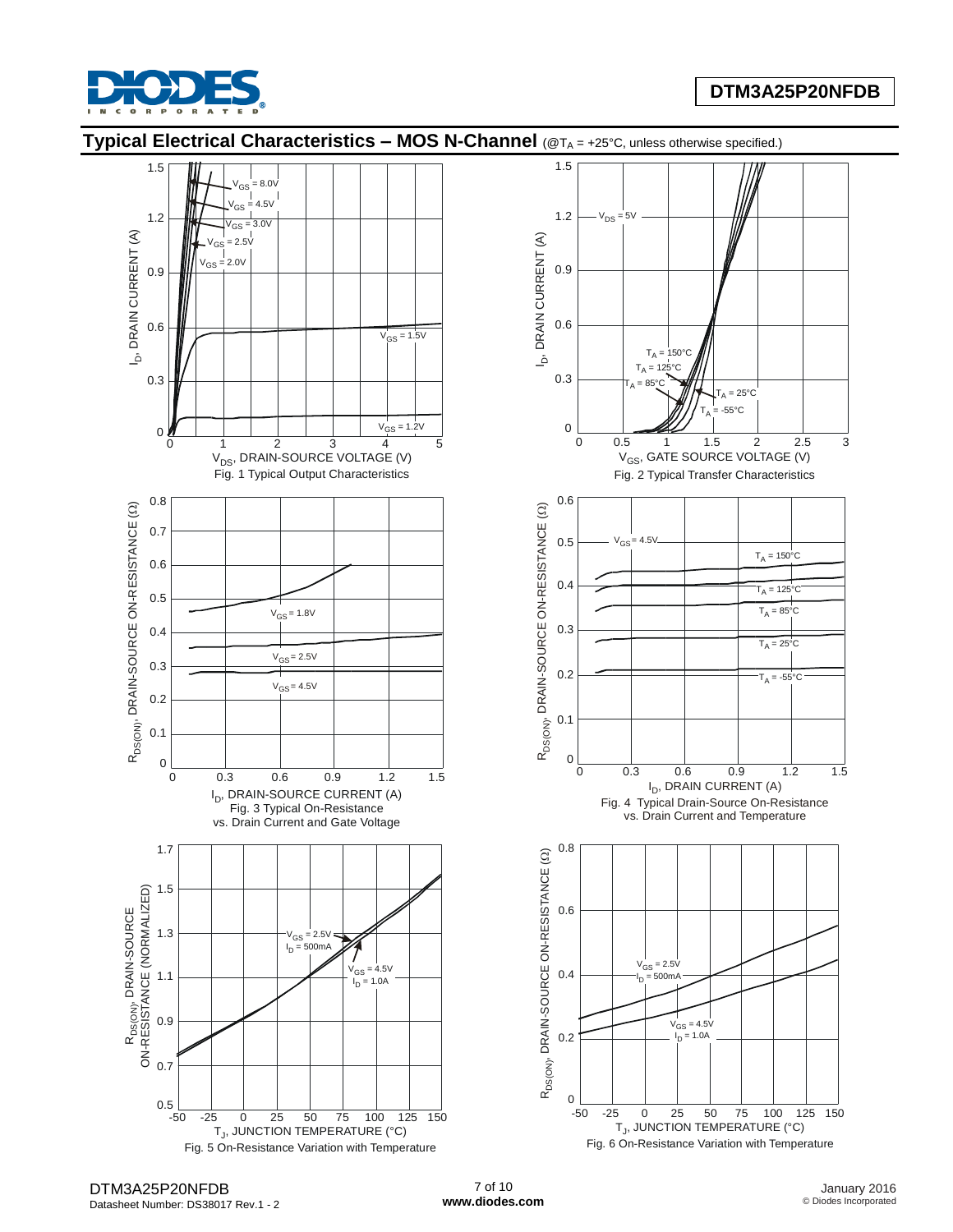

## **DTM3A25P20NFDB**

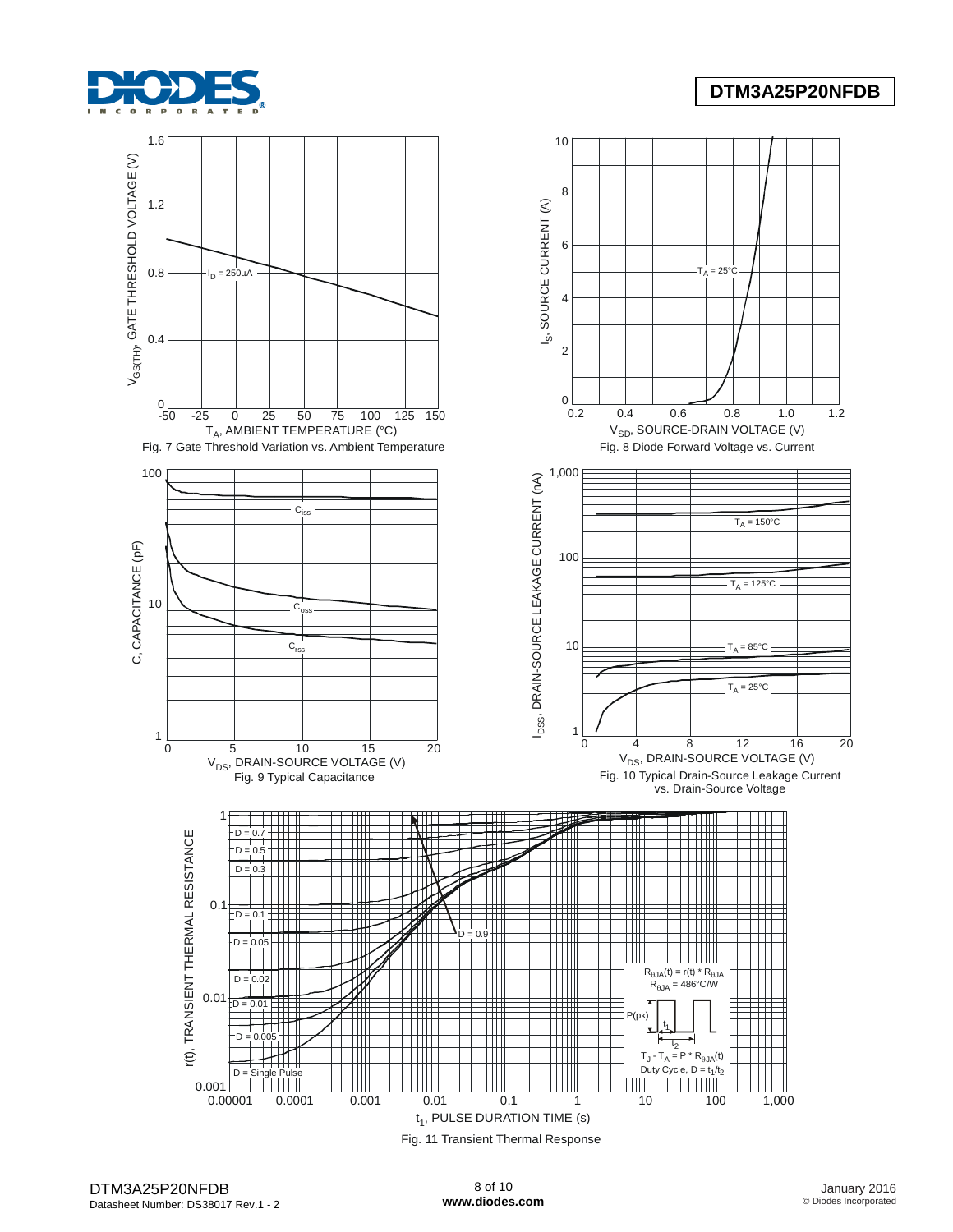

## **Package Outline Dimensions**

Please see http://www.diodes.com/package-outlines.html for the latest version.



| <b>U-DFN2020-6</b> |       |       |       |  |  |  |
|--------------------|-------|-------|-------|--|--|--|
| Type B             |       |       |       |  |  |  |
| Dim                | Min   | Max   | Typ   |  |  |  |
| A                  | 0.545 | 0.605 | 0.575 |  |  |  |
| A <sub>1</sub>     | 0.00  | 0.05  | 0.02  |  |  |  |
| A3                 |       |       | 0.13  |  |  |  |
| b                  | 0.20  | 0.30  | 0.25  |  |  |  |
| D                  | 1.95  | 2.075 | 2.00  |  |  |  |
| D <sub>2</sub>     | 0.50  | 0.70  | 0.60  |  |  |  |
| е                  |       |       | 0.65  |  |  |  |
| Е                  | 1.95  | 2.075 | 2.00  |  |  |  |
| E <sub>2</sub>     | 0.90  | 1.10  | 1.00  |  |  |  |
| k                  |       |       | 0.45  |  |  |  |
| L                  | 0.25  | 0.35  | 0.30  |  |  |  |
| z                  |       |       | 0.225 |  |  |  |
| z1                 |       |       | 0.175 |  |  |  |
| nensions<br>Δ      |       |       |       |  |  |  |

# **Suggested Pad Layout**

Please see http://www.diodes.com/package-outlines.html for the latest version.



| <b>Dimensions</b> | Value<br>(in mm) |
|-------------------|------------------|
| С                 | 0.650            |
| G                 | 0.150            |
| G1                | 0.450            |
| x                 | 0.350            |
| X <sub>1</sub>    | 0.600            |
| <b>X2</b>         | 1.650            |
|                   | 0.500            |
| Υ1                | 1.000            |
| Υ2                | 2.300            |